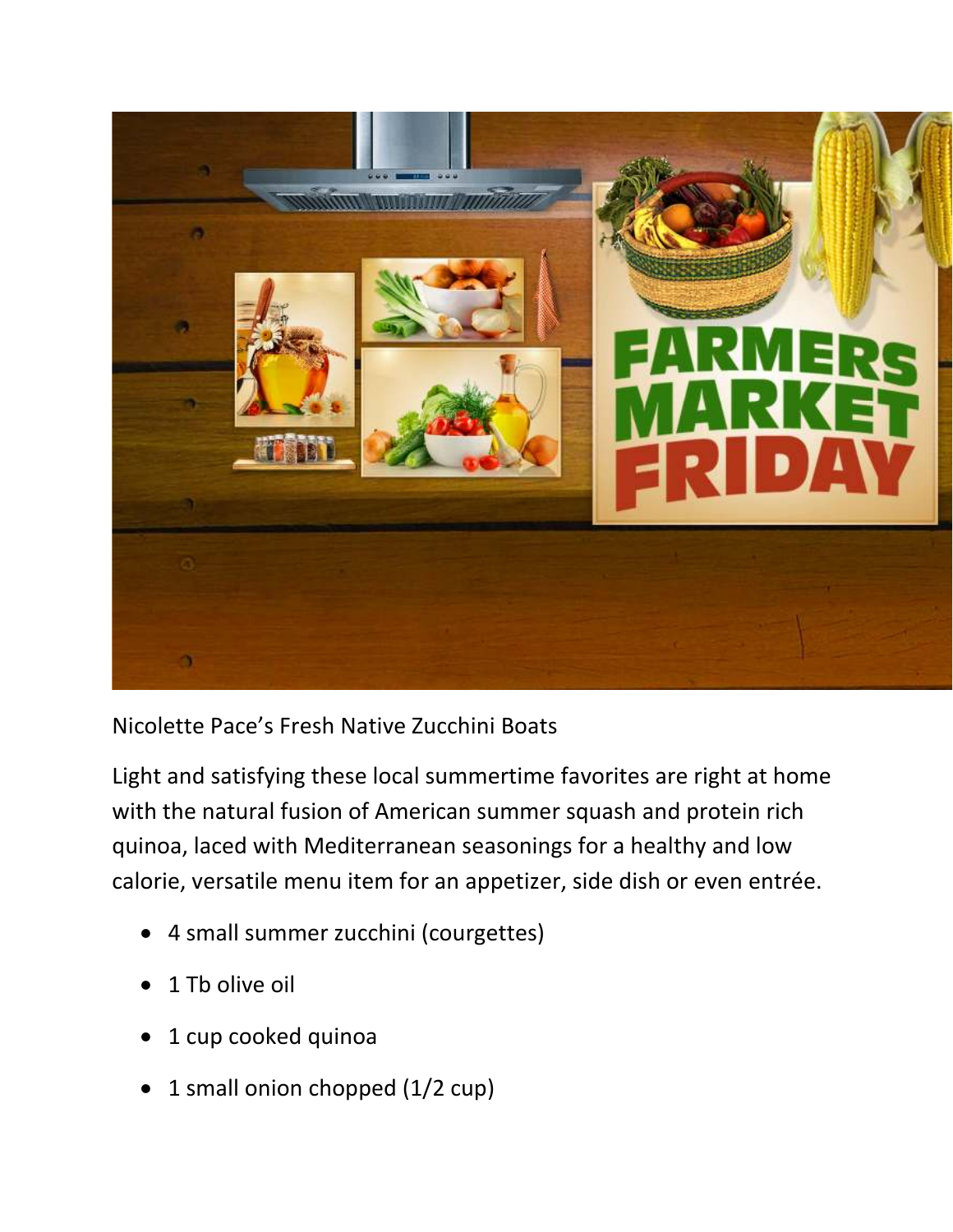- 2 garlic cloves minced
- 2 sprigs parsley minced.
- ¼ cup grated parmesan cheese
- 1 egg or ¼ cup liquid egg
- 2 Tbs. seasoned bread crumbs
- Spray oil

Prep :

- 1- Soak quinoa in water for about 15 minutes. After soaking, rinse and simmer quinoa in a ratio of 1 part quinoa to 1 ¼ parts water for about 30 minutes. The seeds will become swollen and translucent.
- 2- Wash and cut each zucchini in half and then again in quarters. Take a small teaspoon, scoop out the interior of the squash and reserve. Be sure to leave a shell of about ¼ inch to hold filling.

Cook:

- 3- Place the zucchini boats in boiling salted water for 30 seconds. Drain and pat dry.
- 4- Meanwhile, sauté the onion, garlic and parsley in olive oil until slightly browned. Add the reserved filling and cook for 10 minutes